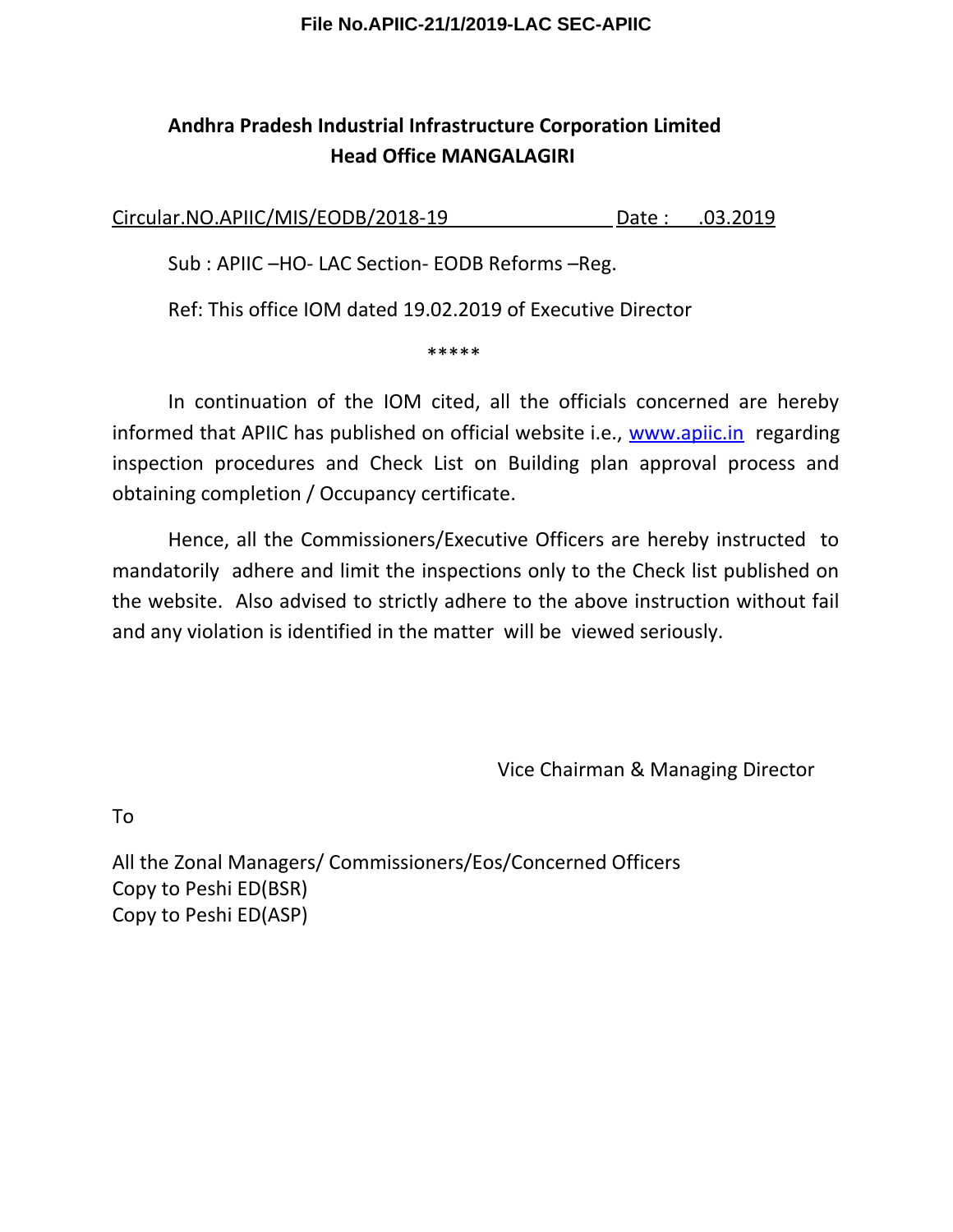

#### ANDHRA PRADESH INDUSTRIAL INFRASTRUCTURE CORPORATION INDUSTRIAL AREA LOCAL AUTHORITY INSPECTIONREPORT (CONSTRUCTION PERMIT)

|                 | <b>Proposal Details</b>                                            |               |            |                    |                |  |
|-----------------|--------------------------------------------------------------------|---------------|------------|--------------------|----------------|--|
| BA. No          |                                                                    | Inspected On: |            |                    |                |  |
|                 | <b>LTP Name</b>                                                    |               |            |                    | Published On:  |  |
| Owner Name:     |                                                                    |               |            |                    |                |  |
|                 | Prop. Address:                                                     |               |            |                    |                |  |
|                 | Inspected By                                                       |               |            |                    |                |  |
|                 | <b>Inspection Checklist</b>                                        |               |            |                    |                |  |
| #               | <b>Description</b>                                                 | As per Plan   | As On Site | <b>Observation</b> | <b>Remarks</b> |  |
| 1               | <b>Ground Position</b>                                             |               |            |                    |                |  |
| 2               | Site falls in (Layout/UDL)                                         |               |            |                    |                |  |
| 3               | <b>Site Level</b>                                                  |               |            |                    |                |  |
| 4               | <b>Site Enclosed With</b>                                          |               |            |                    |                |  |
| 5               | <b>Work Commenced/Not Commenced</b>                                |               |            |                    |                |  |
| 6               | Total Area As on Grounds (Sq. Mtr.)                                |               |            |                    |                |  |
| 7               | <b>Site Surrounded by (Physical features)</b>                      |               |            |                    |                |  |
| 8               | East                                                               |               |            |                    |                |  |
| 9               | South                                                              |               |            |                    |                |  |
| 10              | West                                                               |               |            |                    |                |  |
| 11              | North                                                              |               |            |                    |                |  |
| $\overline{12}$ | Whether the above physical                                         |               |            |                    |                |  |
|                 | features/Measurements are                                          |               |            |                    |                |  |
|                 | tallying/Not tallying with the schedule                            |               |            |                    |                |  |
|                 | of the Documents.                                                  |               |            |                    |                |  |
| 13              | Restrictions of building activity in the vicinity of certain areas |               |            |                    |                |  |
| 14              | Does plot falls partly under                                       |               |            |                    |                |  |
|                 | <b>Restricted Zone?</b>                                            |               |            |                    |                |  |
| 15              | Environmental Clearance required                                   |               |            |                    |                |  |
| 16              | N.O.C. from Andhra Pradesh State                                   |               |            |                    |                |  |
|                 | Disasters Response & Fire Services                                 |               |            |                    |                |  |
| 17              | Department required/Airport etc                                    |               |            |                    |                |  |
|                 | Whether the site is affected by or in                              |               |            |                    |                |  |
|                 | the vicinity of Railway/Water bodies,<br>etc                       |               |            |                    |                |  |
| 18              | Whether Approach road existing at                                  |               |            |                    |                |  |
|                 | site                                                               |               |            |                    |                |  |
| 19              | <b>Access</b>                                                      |               |            |                    |                |  |
| 20              | Width of approach road                                             |               |            |                    |                |  |
| 21              | Whether Approach Road connected                                    |               |            |                    |                |  |
|                 | with an existing public road                                       |               |            |                    |                |  |
| 22              | Status of Approach road                                            |               |            |                    |                |  |
| 23              | Nature of Road                                                     |               |            |                    |                |  |
| 24              | Scope of Road Widening of road in                                  |               |            |                    |                |  |
|                 | Mts. as per the Master Plan/Layout                                 |               |            |                    |                |  |
| 25              | <b>Land Use</b>                                                    |               |            |                    |                |  |
| 26              | Land Use in Which the Site falls as                                |               |            |                    |                |  |
|                 | per Master Plan/Zoning Development                                 |               |            |                    |                |  |
|                 | Plan                                                               |               |            |                    |                |  |
| 27              | Proposed Use of the Building                                       |               |            |                    |                |  |
| 28              | Proposed activity of the Building                                  |               |            |                    |                |  |
| 29              | Whether permissible as per the                                     |               |            |                    |                |  |
|                 | Zoning regulations of the ULB                                      |               |            |                    |                |  |
|                 |                                                                    |               |            |                    |                |  |

Corp.Off.: D.No. 59A-20-30A, 1<sup>st</sup> to 3<sup>rd</sup> Floor, Shiva Complex, [Gurunanak Nagar](http://www.apiic.in/) Colony, Vijayawada – 520008. A.P. Tel: +91-0866-2428301 Mail: <u>www.apiic.in</u>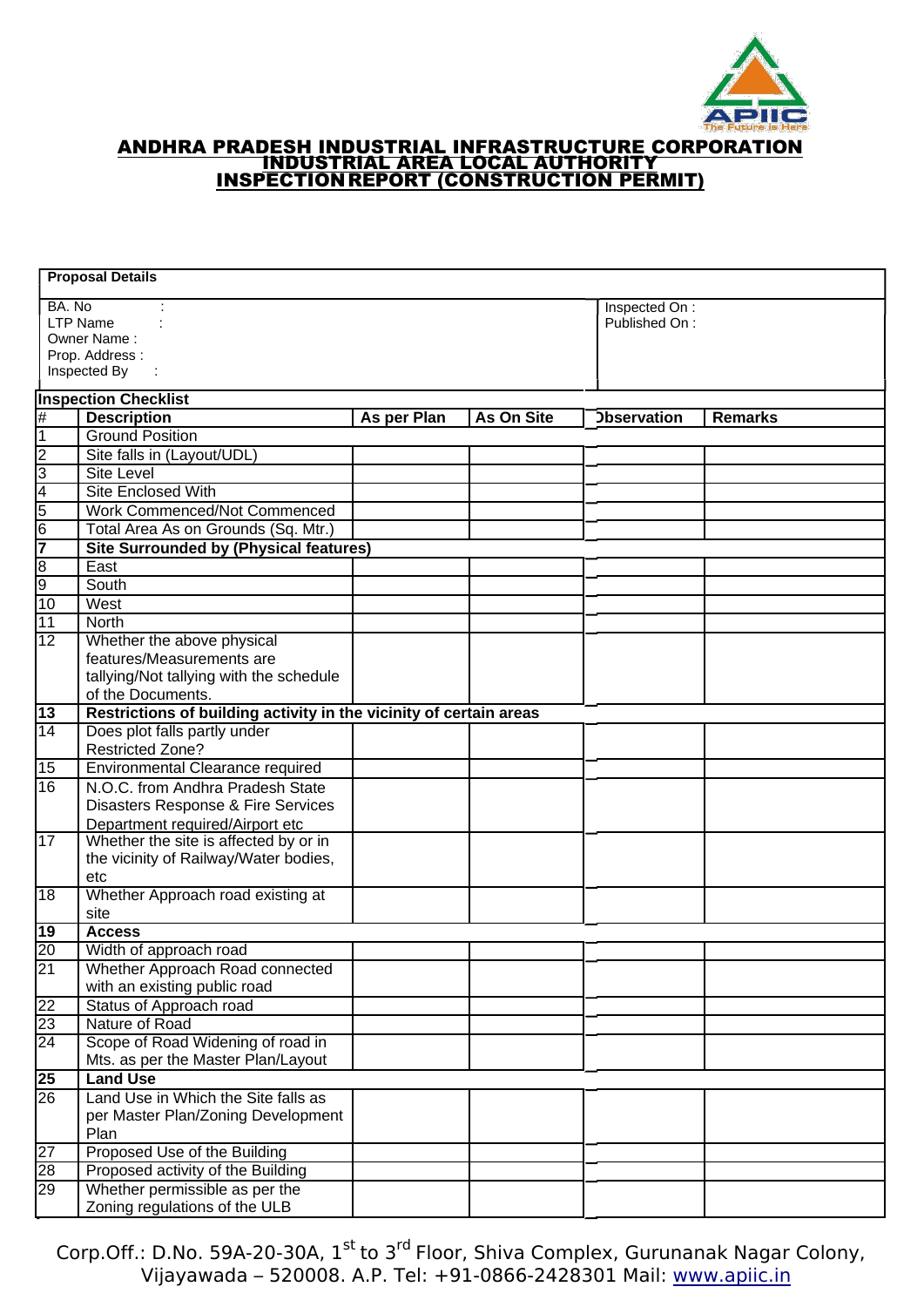

## Inspection photographs (with Direction Specification)

| $\mathbf{r}$ |  |
|--------------|--|
|              |  |

Remarks: Remarks:

Remarks: Remarks:

## Inspection Remarks and Recommendation:

Commissioner/EO

#### --------------- APIIC IALA

Corp.Off.: D.No. 59A-20-30A, 1<sup>st</sup> to 3<sup>rd</sup> Floor, Shiva Complex, [Gurunanak Nagar](http://www.apiic.in/) Colony, Vijayawada – 520008. A.P. Tel: +91-0866-2428301 Mail: <u>www.apiic.in</u>